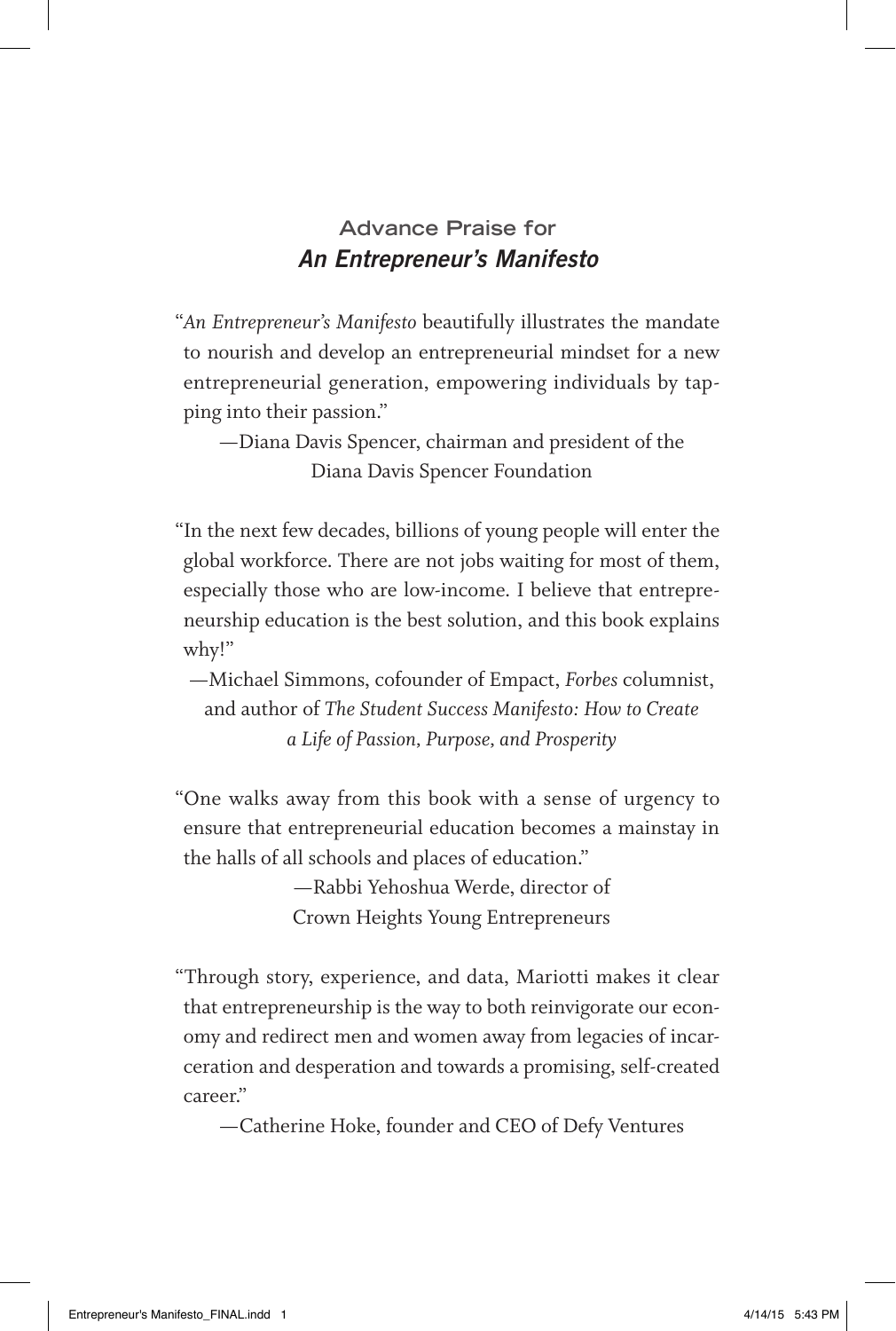"With *An Entrepreneur's Manifesto,* Steve Mariotti further enhances his reputation as a change agent. This powerful book can transform thinking, lives, and entire communities." —Sheila Rule, cofounder of the Think Outside the Cell Foundation; former senior editor, *The New York Times*

"Entrepreneurship is the only real way for people to get out of poverty. The prestige of a successful business builds incredible self-respect that also has many benefits to society as a whole. Even business initiatives that are not successful still bring solid life experiences and serve as a base for subsequent efforts. Steve Mariotti's latest book brings it all together. I highly recommend everyone read the book and join the 'revolution.'"

—Gary Voight, CEO of CorasWorks

"The light of entrepreneurship is a guide to freedom and hope for young people from all corners of the earth, from all walks of life. *An Entrepreneur's Manifesto* is the twenty-first century economic blueprint we've been waiting for."

—Joseph Robinson, author of *Think Outside the Cell: An Entrepreneur's Guide for the Incarcerated and Formerly Incarcerated*

"*An Entrepreneur's Manifesto* is destined to be a classic for my generation. Steve Mariotti has not only had a huge impact in causing entrepreneurship education to be taken seriously but he has inspired countless individuals, including myself, toward making an impact in that field. The significance of the insights he shares in this book cannot be overstated."

—Sheena Lindhal, CEO and cofounder of Empact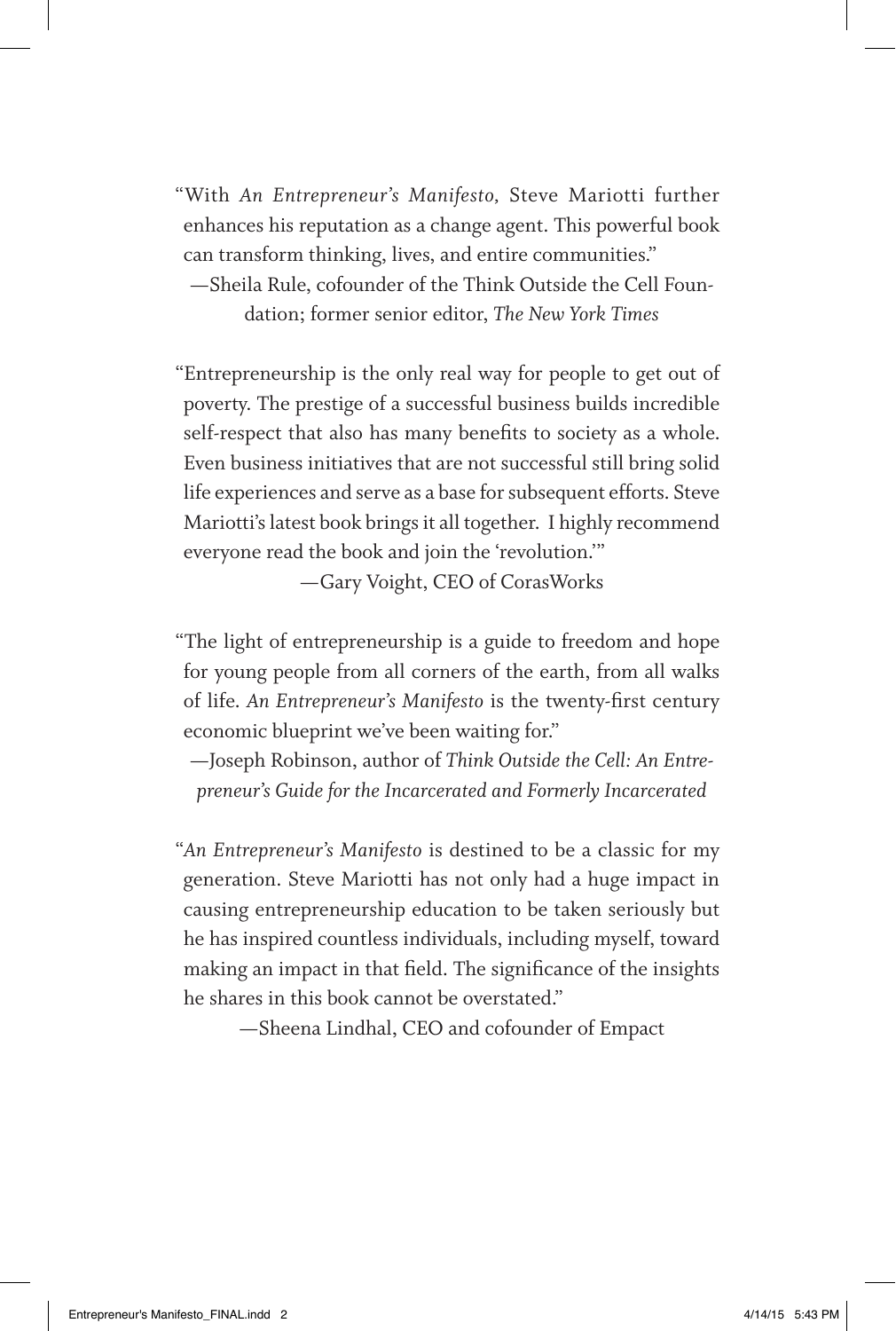AN ENTREPRENEUR'S MANIFESTO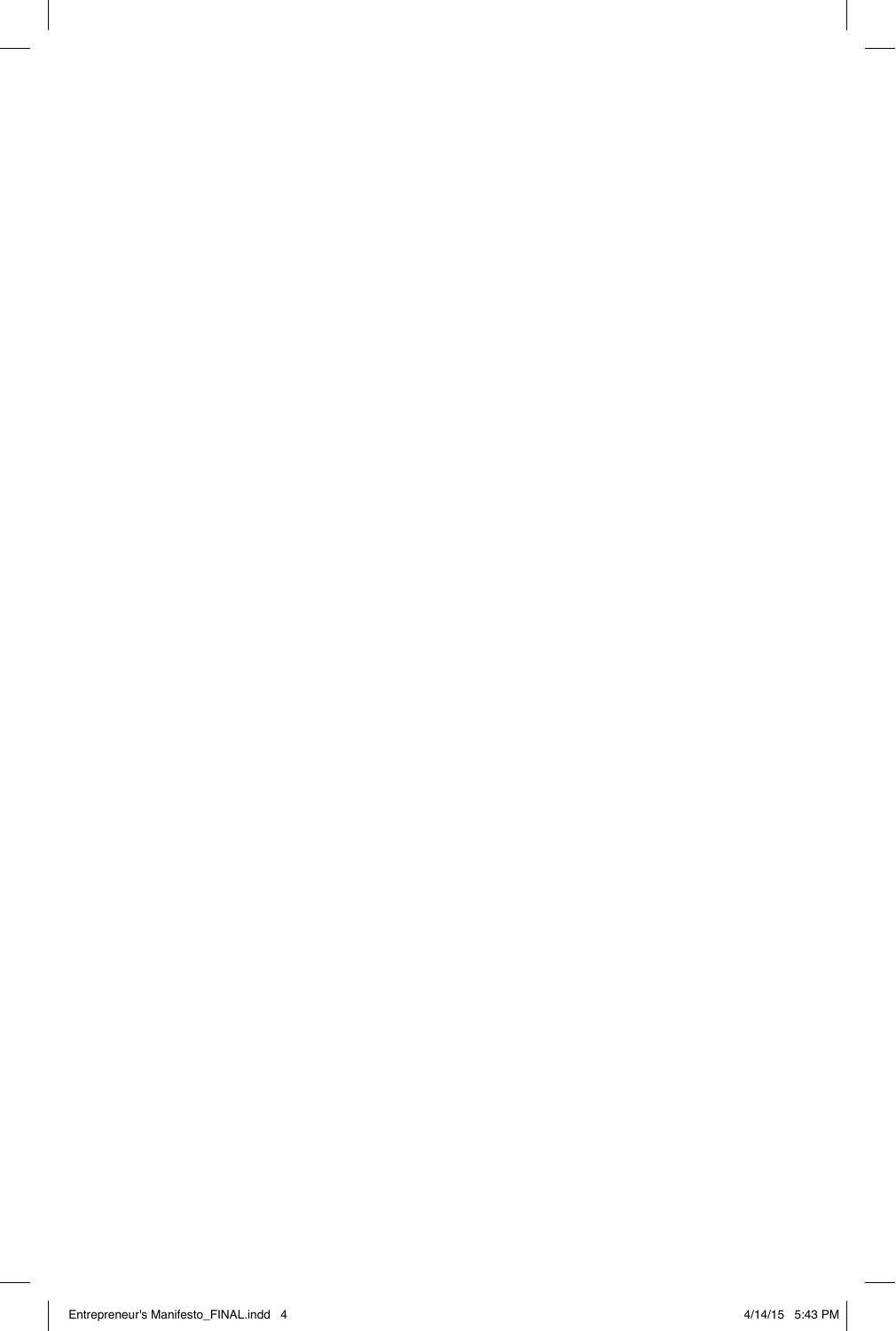

# AN ENTREPRENEUR'S MANIFESTO

Steve Mariotti



TEMPLETON PRESS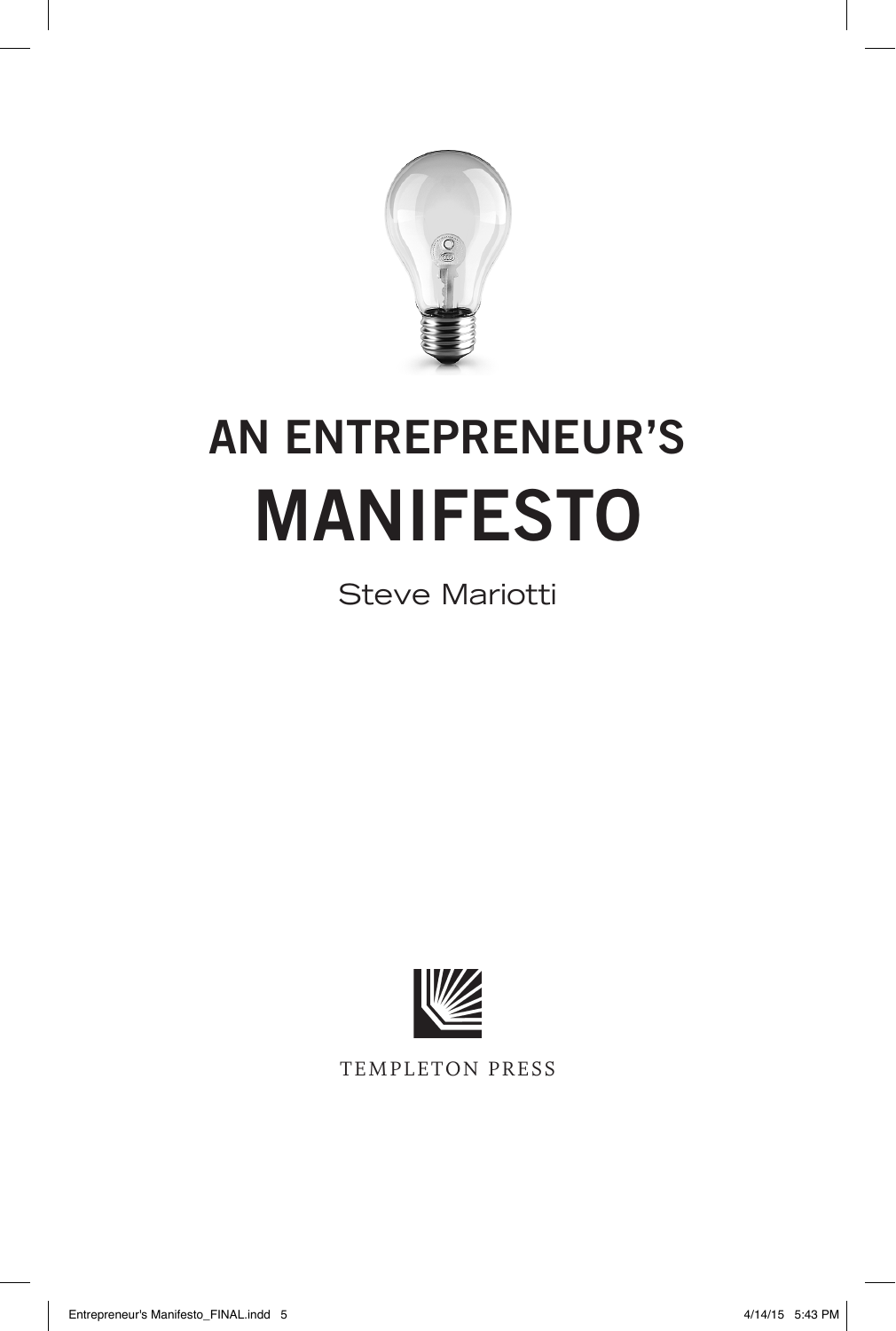This book is dedicated to every NFTE student, teacher, supporter, donor, and board member. Thank you for having given my life meaning and purpose for a wonderful twenty-seven years.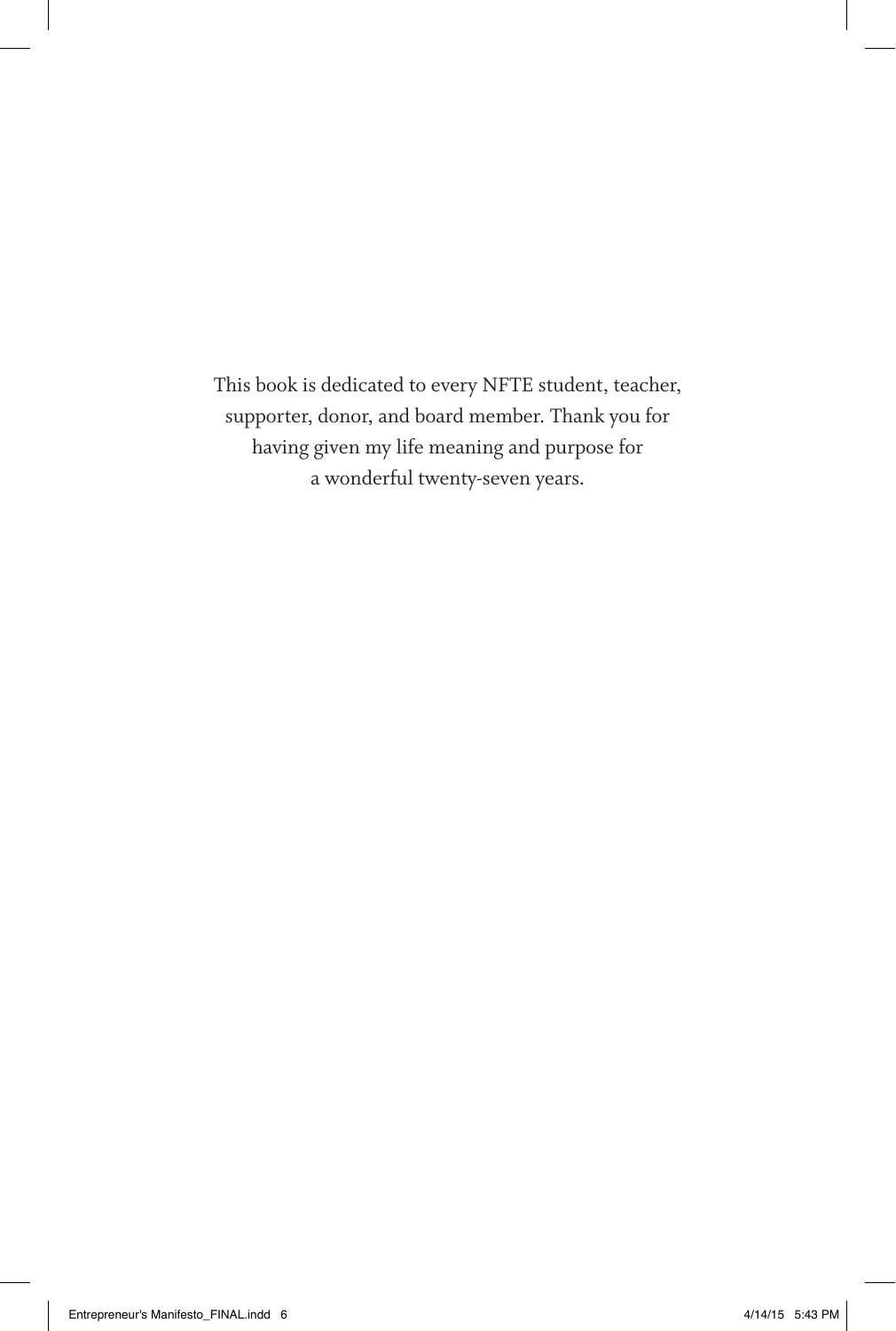## **Contents**

:7:

| CHAPTER 1: Entrepreneurship Can Be                                                         |
|--------------------------------------------------------------------------------------------|
| CHAPTER 2: Nurturing the Entrepreneurial                                                   |
| CHAPTER 3: Who Are the World's                                                             |
| CHAPTER 4: Should Governments<br>Help Promote Entrepreneurship?  77                        |
| CHAPTER 5: A Teaching Revolution  103                                                      |
| CHAPTER 6: The Digital Revolution:<br>Technology Levels the Global Playing Field. 123      |
| CHAPTER 7: On the Cusp: A Financing                                                        |
| CHAPTER 8: A Prison Revolution:                                                            |
| CHAPTER 9: The Social Enterprise Revolution:<br>Entrepreneurs Solving Social Problems  187 |
| CHAPTER 10: An Entrepreneur's Manifesto  211                                               |
|                                                                                            |
|                                                                                            |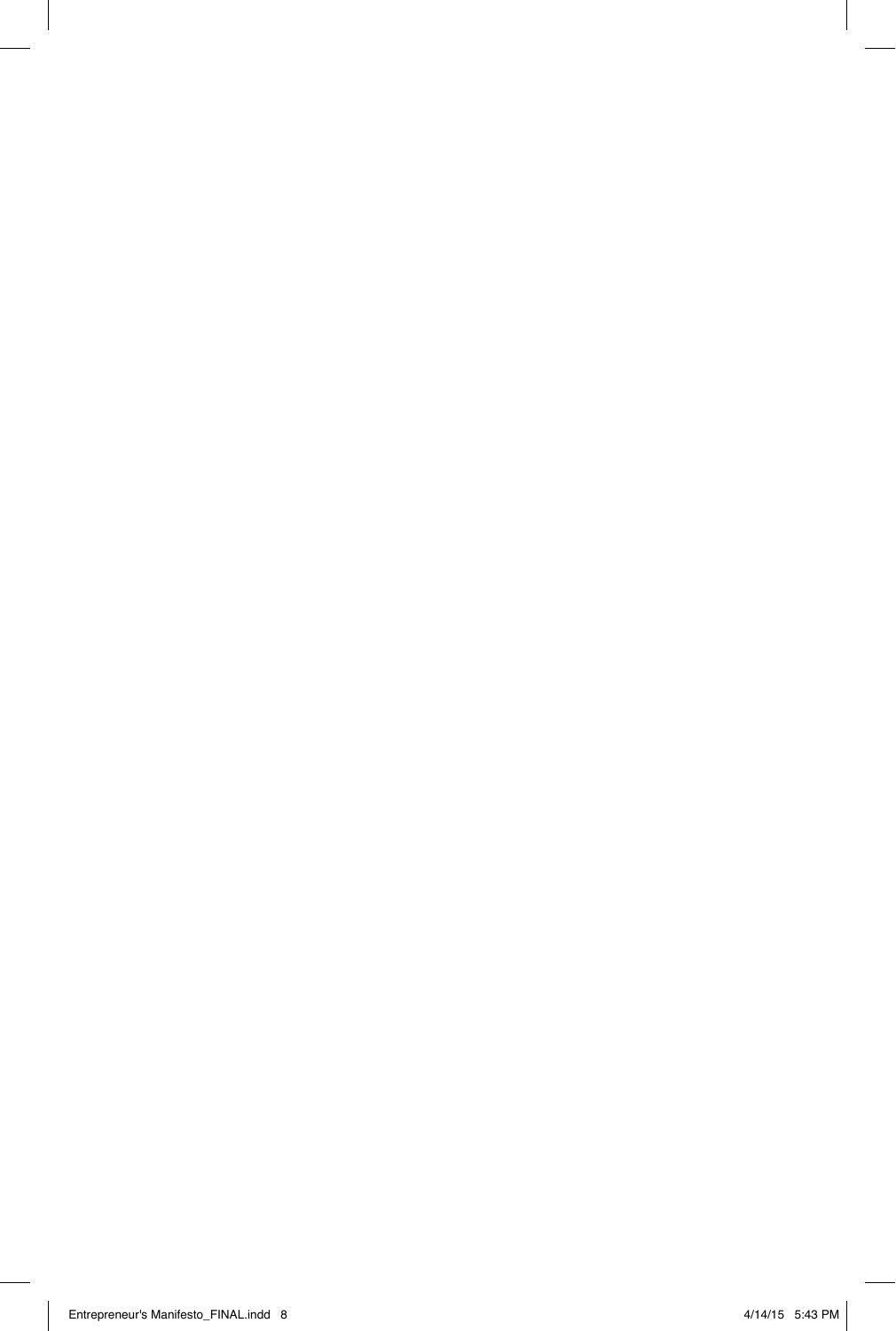## **Preface**

:7:

Entrepreneurship education can be a societal change agent, a great enabler in all sectors. Not everyone needs to become an entrepreneur to benefit from more entrepreneurial education, but all members of society need to be more entrepreneurial.

—Muhammad Yunus, 2006 Nobel Peace Prize winner

The purpose of this book is to start a revolution. An Entre-preneurship Revolution. The goal: To create a global "entrepreneurial ecosystem" that will provide every young person in the world with the knowledge, skills, and tools to create and operate a small business.

A child drops out of high school in the United States every nine seconds. . . . Imagine the positive impact on our economy if he or she didn't. Imagine if every child, worldwide, were business literate enough to find his or her own pathway to prosperity. Unlocking the entrepreneurial creativity of at-risk youth could change the world.

I believe this pathway to prosperity can end poverty as we currently know it within two generations. This may sound utopian, but it's not. It is based on a hardheaded calculation: If we can cut the rate of new business failure by even 1 to 2 percent, we put ourselves on a glide path to eliminate poverty within the next two generations.

Entrepreneurship education is also the most practical way to address so many of the ills plaguing the world economy today, from underemployment to the wealth gap.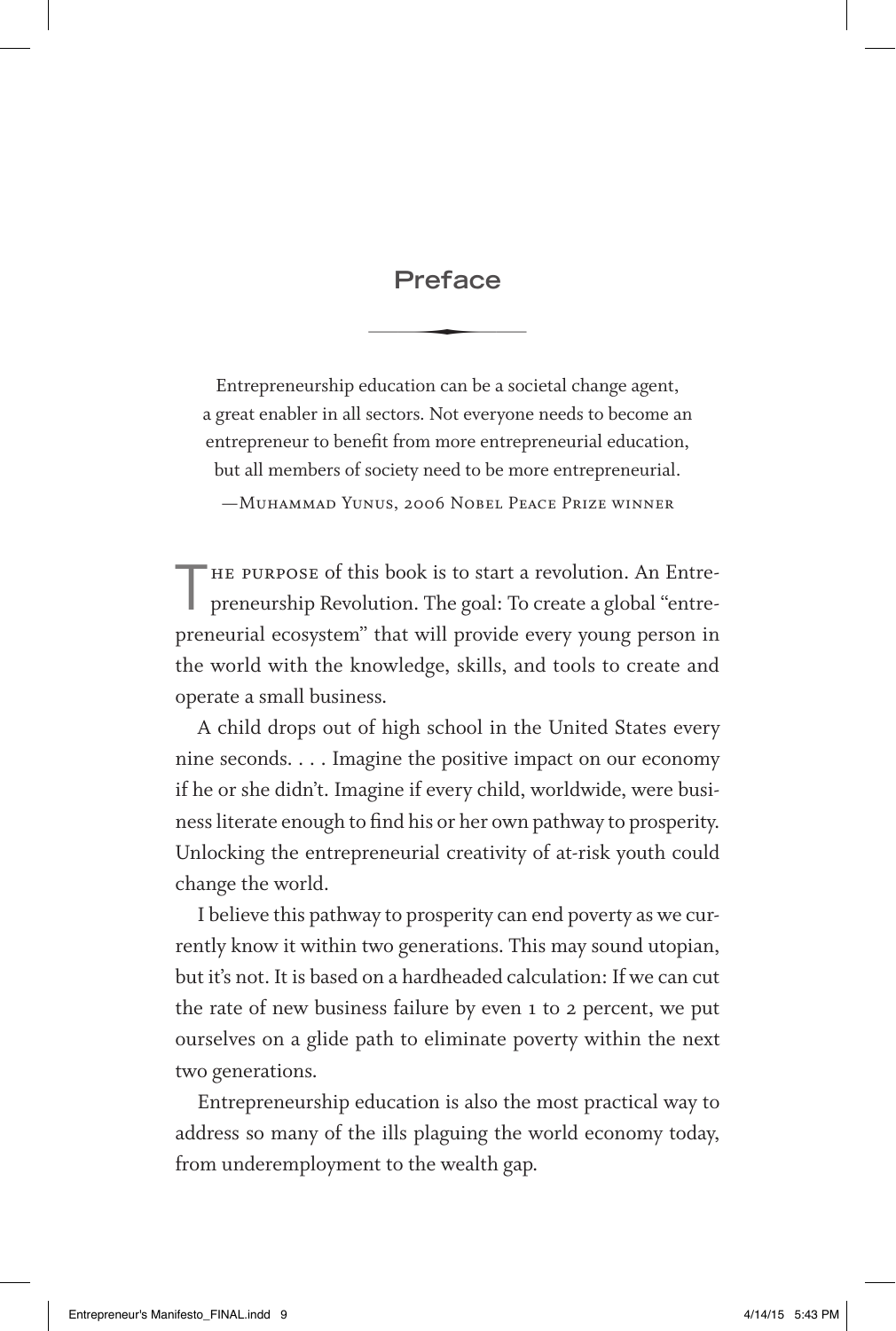If the Entrepreneurship Revolution has a manifesto, it is this: The most political act a person can ever do is to create a business. To acquire an asset or skill and then sell the product or service to another human being is a revolutionary act, an act that has the power to transform lives, rebuild families, and forever change communities.

This revolution does not seek to change the essence of human nature like the blood-soaked ideologues of the twentieth century attempted to do. This revolution will not try remake the human spirit in the vision of a favored few. My intellectual heroes—Milton Friedman, Friedrich Hayek and Ludwig von Mises—explicitly rejected the bullying, antihumanist thinking promoted by Karl Marx, Vladimir Lenin, and Frantz Fanon in favor of intellectual and economic freedom for all.

The Entrepreneurship Revolution is a revolution of consciousness; it is an awakening of the natural inventiveness, creativity, and desire for freedom deeply rooted in the psyche of every human being.

This is a capitalist revolution, but one enhanced and energized by new understandings of the nature of twenty-first-century entrepreneurship and how to transmit this knowledge to rising generations of business creators around the globe. In this book, I'll survey exciting new efforts to encourage entrepreneurship globally, including in some of the world's poorest communities. There has been an explosion in the academic field of entrepreneurial research in the last three decades. We'll explore the latest data on attitudes toward business formation and risk taking and how these affect economies. And I'll look closely at how and why entrepreneurship transforms countries, communities, and people.

I have seen such transformations countless times in my nearly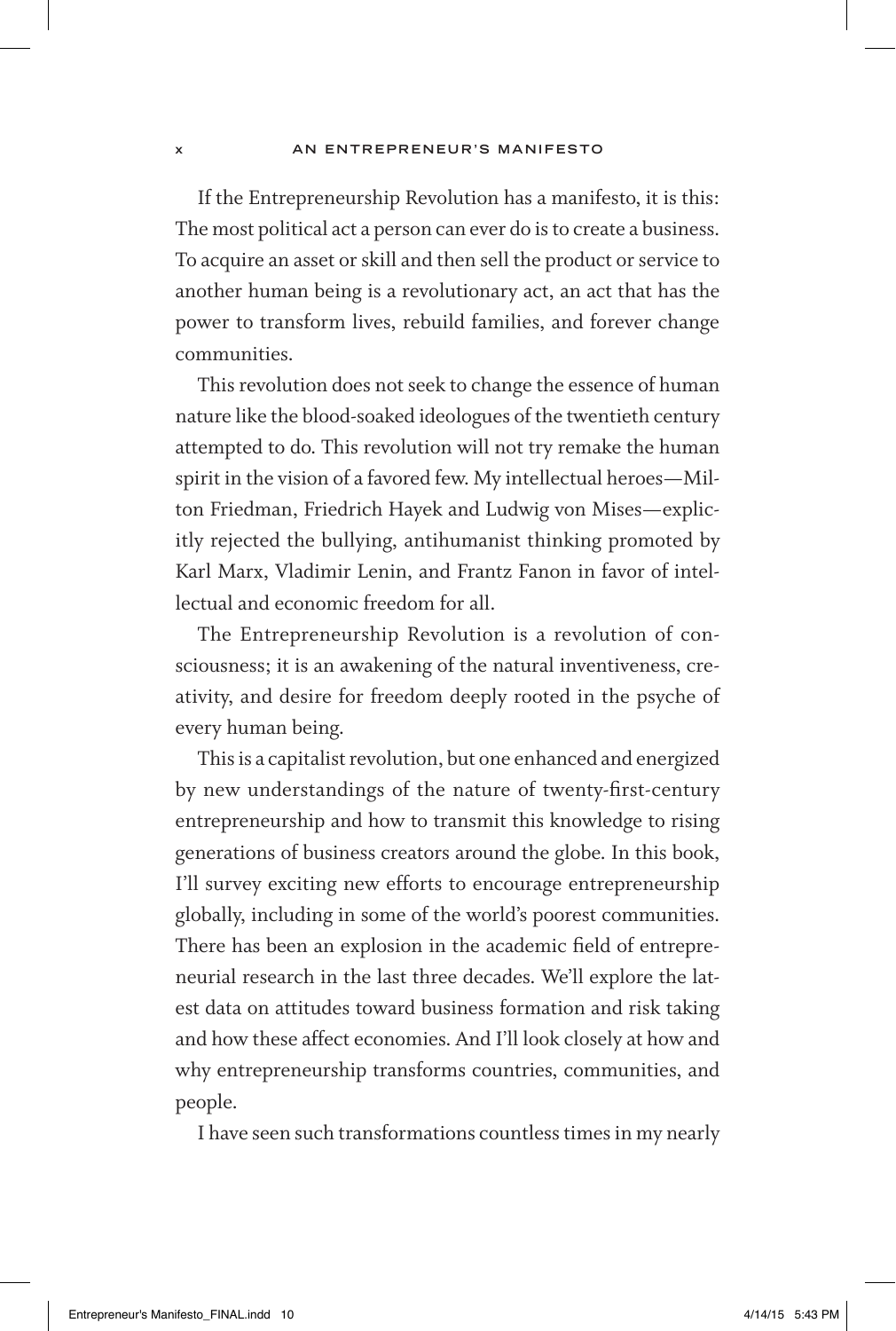#### **PREFACE xi**

three decades of work with the Network for Teaching Entrepreneurship (NFTE), the nonprofit I founded in 1982 to bring entrepreneurship education to at-risk youth. Back then I was a desperate (and failing) special-education teacher in the New York City public school system. I was unable to reach or teach the out-of-control students in my Bed-Stuy high school. On the verge of giving up, I stepped out of the classroom in frustration one day and, in a final desperate move, took off my watch and marched back in with an impromptu sales pitch for it. To my astonishment, my students were riveted and stayed with me through a lesson on sales, wholesale and retail costs, and return on investment.

I had stumbled onto the truth: these kids were far more frustrated than I was. They felt so disconnected from our economic system that they saw no futures for themselves and no reason to pay attention or stay in school. Yet when I taught them business lessons, they became motivated to learn to read, write, do math, and behave better.

In 1987 I left the school system to found NFTE and bring entrepreneurship education to at-risk youth around the world. Since then, over six hundred thousand young people from Chicago to China have graduated from NFTE's entrepreneurship courses.

NFTE has developed award-winning textbooks and lesson plans that have proven successful in imparting to hundreds of thousands of students around the world free-market principles of and the mechanics of starting and operating a small business.

My work promoting entrepreneurship has taken me around the world, from New York's inner city to former communist strongholds around the world. I got to debate the labor theory of value and point out the mistakes of Marx and Lenin on a KGB-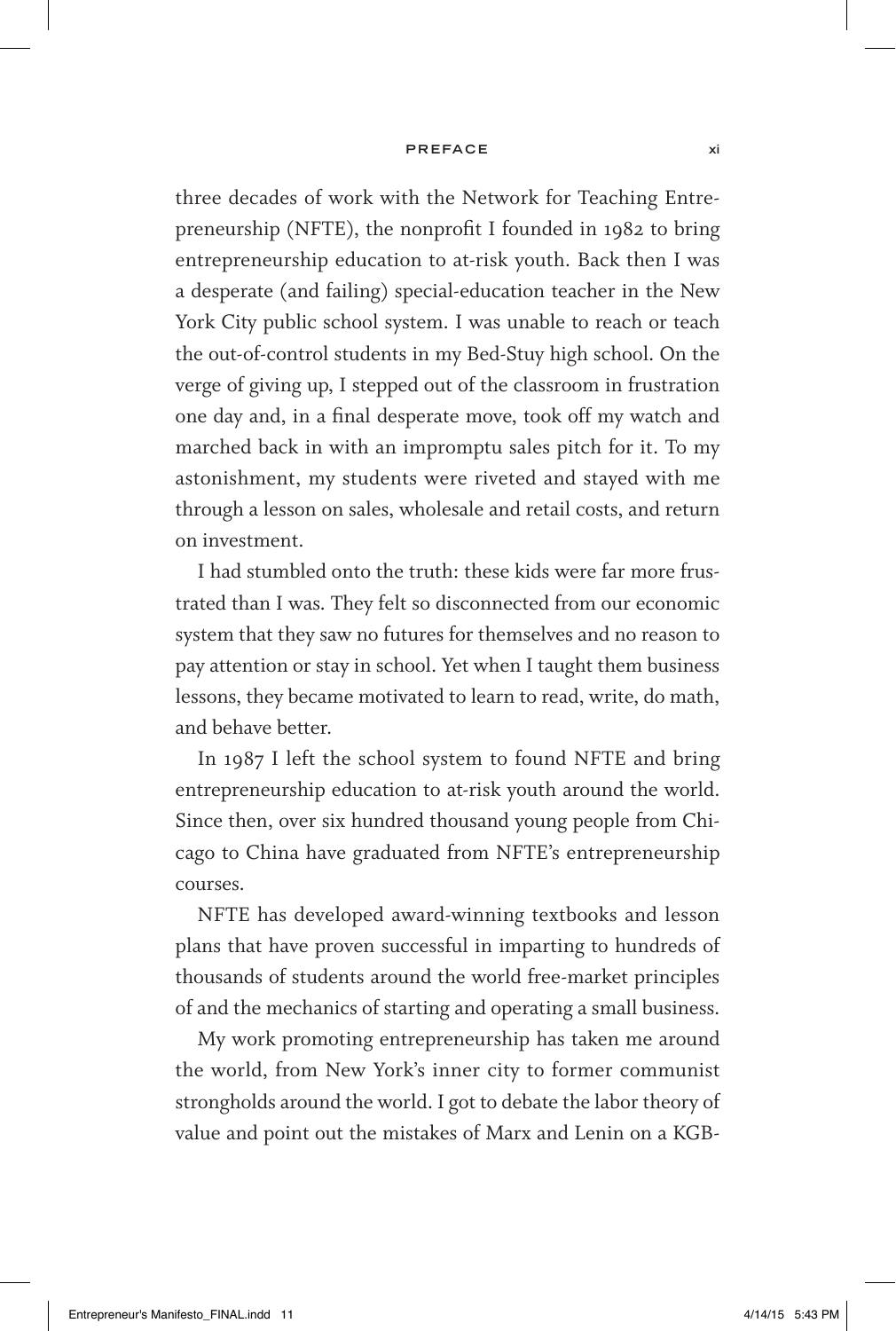financed trip to Moscow in the dying days of the Soviet Union. Accompanied by one of the few survivors of the Khmer Rouge's bloody reign, I visited S21, a detention center in the heart of the Cambodian capital of Phnom Penh, where more than seventeen thousand enemies of the regime were tortured before being taken to the killing fields to be murdered in the service of the leadership's misguided ideology.

I have talked in prisons with inmates eager to learn the secrets of entrepreneurship, desperate to turn their lives around. I have been in the homes, offices, and workshops of budding entrepreneurs across America and the world, learning as much from them about the perils and possibilities of starting and running a business as I could ever hope to teach them.

I hope that this book will add to the critical conversation we all must have about how we can nurture an emerging global Entrepreneurship Revolution, because if it's done right, this revolution can transform the global economy and usher in a new surge in peace and prosperity, at home and abroad. Not every business succeeds; not every entrepreneurial spark lights a fire in the marketplace, but any efforts that lower business failure rates even marginally could bring a massive payoff. Any increase in entrepreneurship and business literacy will inoculate the world's people against the horrific, bloody anticapitalist revolutions we've seen develop when the poor feel disempowered, hopeless, and as frustrated as my inner-city students were before they learned that they could not only survive but thrive in the free market.

I do not use the term "revolution" lightly. My life's work has taught me the power of entrepreneurial education to change lives, to lift people up, to bring hope where none existed. And unlike the false revolutions proclaimed by prophets of the left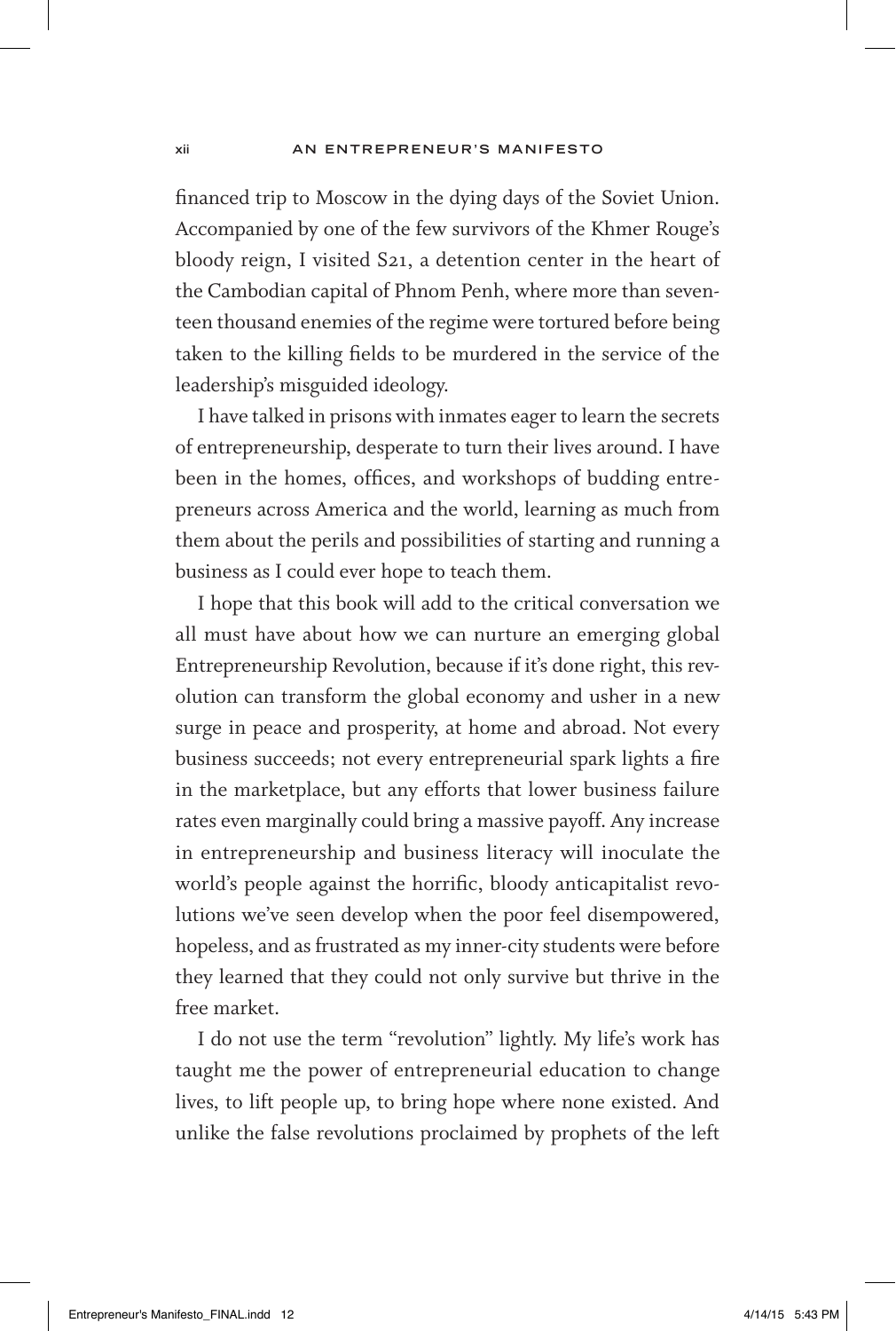#### **PREFACE xiii**

and right in times past, this revolution will be different in key ways:

1. *This revolution will be truly universal.* It's hard to overstate the amount of evil that the theories of Karl Marx have wrought, but among his most pernicious ideas was the insistence that there were warring classes in every society with interests that must always be in conflict. The beauty of the Entrepreneurship Revolution is that it benefits everyone. Basic economic concepts like the supply and demand curve were only academically formulated in the last 150 years, but human beings in every society have always had an intuitive, universal understanding of profit and loss, buying and selling, risk and reward. Developing an entrepreneurial ecosystem that nurtures the universal impulse to trade will lead to an infinitely more profound "workers' revolution" than anything Marx ever conceived.

2. *This revolution will be truly democratic*. Just as the market doesn't care where a new idea originates, it doesn't care who came up with the idea in the first place. The people who stand to benefit the most from a global Entrepreneurship Revolution are the eccentrics, the overlooked, the disabled—those willing to risk being different. To read the biographies of the great inventors, the breakthrough innovators, and the founders of corporate empires is to be struck again and again by how the outsiders and the marginalized enjoy the greatest success in the end. The barriers to entry they faced in nearly every other aspect in their lives melted away in the heat of a good idea.

3. *This revolution will be truly visionary.* The entrepreneur is a time traveler, in a sense more fantastic than any science fiction story. To succeed, an entrepreneur must have the ability to literally project him- or herself into the future, envision a business idea as a working business, predict the potential value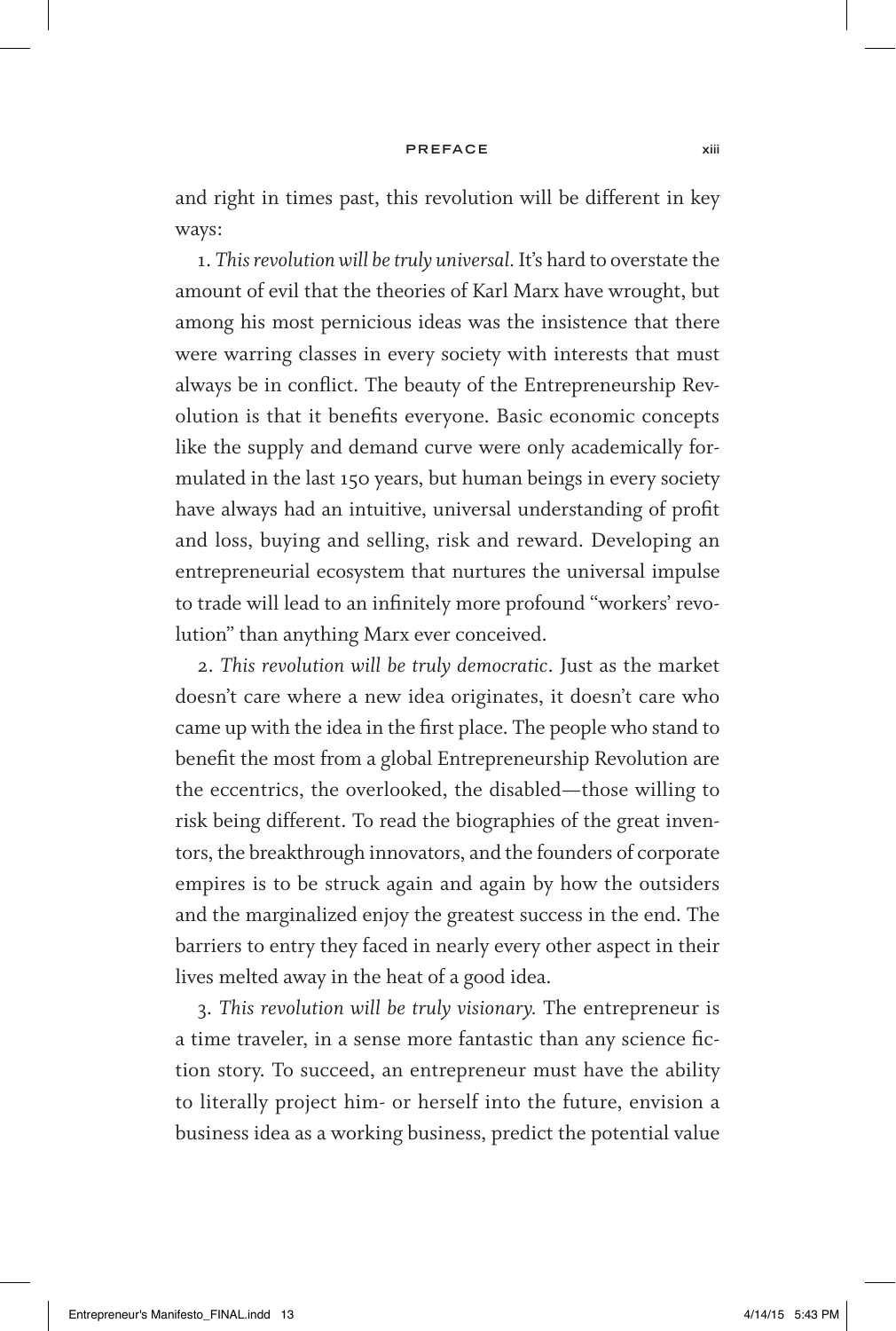of that idea, and translate that back into the present value of a product or service the business can sell in the here and now.

The global economy faces immense challenges in the coming decades. Hundreds of millions of young people will enter the labor market even as technological change threatens huge numbers of jobs and even whole industries. The wealthy nations are struggling to remain dominant, while rising economic powers in Asia, Latin America, and Africa demand their place the table. The world economy still hasn't fully recovered from the recent financial meltdown, and movements like Occupy Wall Street question the basic ideals of capitalism and free markets.

I remain an optimist because, like my student entrepreneurs, I am a time traveler, too. I can see a future where an entrepreneurial ecosystem is in place to support any young person with a good idea and the willingness to risk it in the marketplace. Not everyone is destined to be a business owner, but all can benefit from embracing the entrepreneurial mind-set in whatever job they do. The untapped potential is immense: Even in the United States, it is estimated that only six thousand high school students currently take formal courses in entrepreneurship. Why aren't we teaching our young people how our economy works? Why aren't we empowering them to participate in it?

Pablo Guzman, executive director of Foundacion and NFTE's newest international partner in Mexico City, notes that there is no shortage of entrepreneurial energy among Mexico's young people, but that far too much of it is channeled down the wrong path. He thinks entrepreneurship education programs can break the next generation of young Mexicans from the lure of quick profits and fabulous fortunes offered by the drug cartels, an attraction that is not dimmed by the rampant violence and high mortality rate of the drug trade. "They prefer five years of being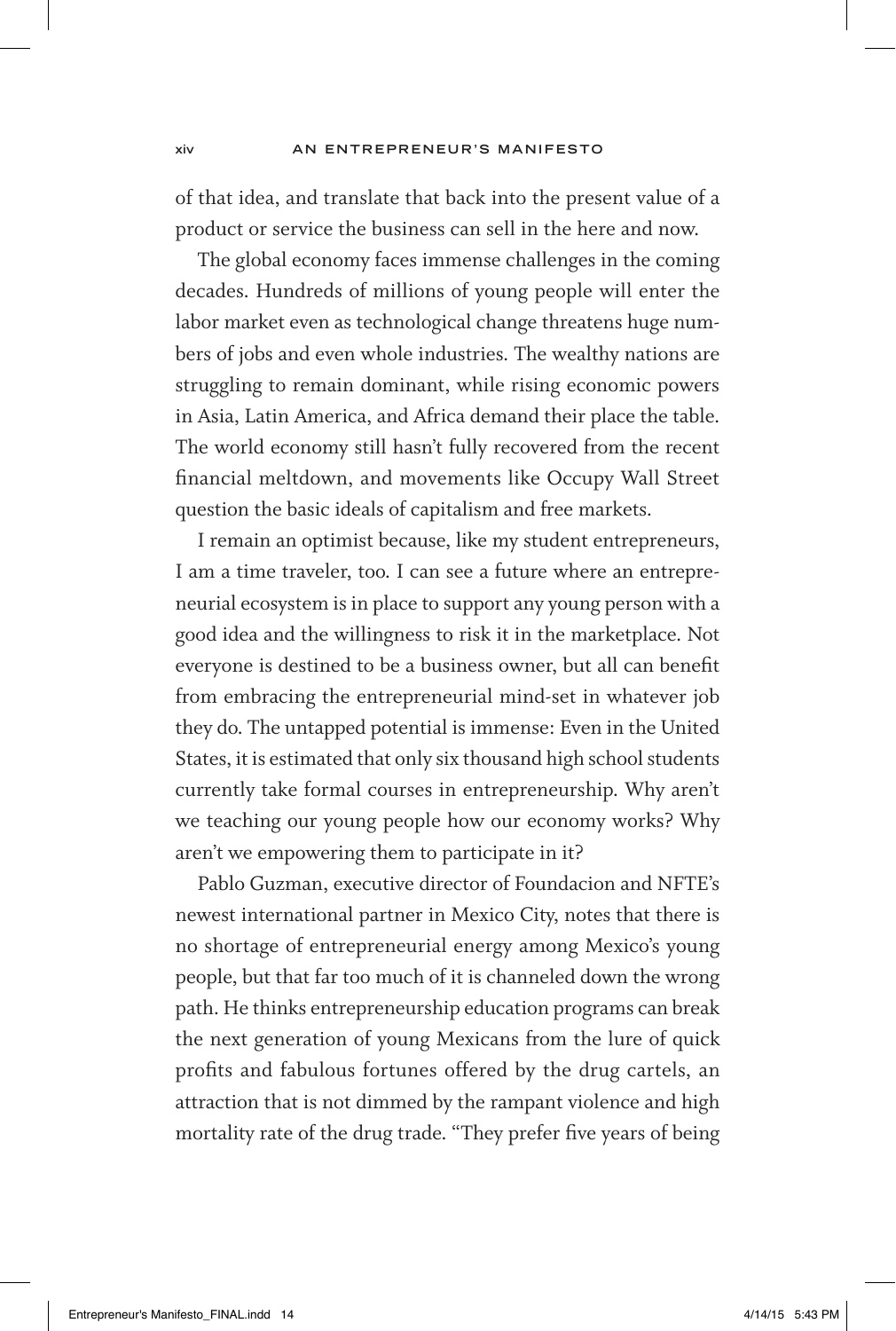#### **PREFACE xv**

rich to thirty to forty years of being poor," Guzman explains. "That's the mentality we're trying to break."

It's a mentality I have also spent a lifetime fighting. As Muhammad Yunus says, entrepreneurship is society's "great enabler," the secret weapon that can change lives and change the world. The elements in the change are financial, academic, technological, and managerial, but first, as the psychiatrists say, the patient must be willing to change. There is no greater challenge for today's political, business, cultural, and education leaders than getting this revolution right.

> Steve Mariotti New York City April 2015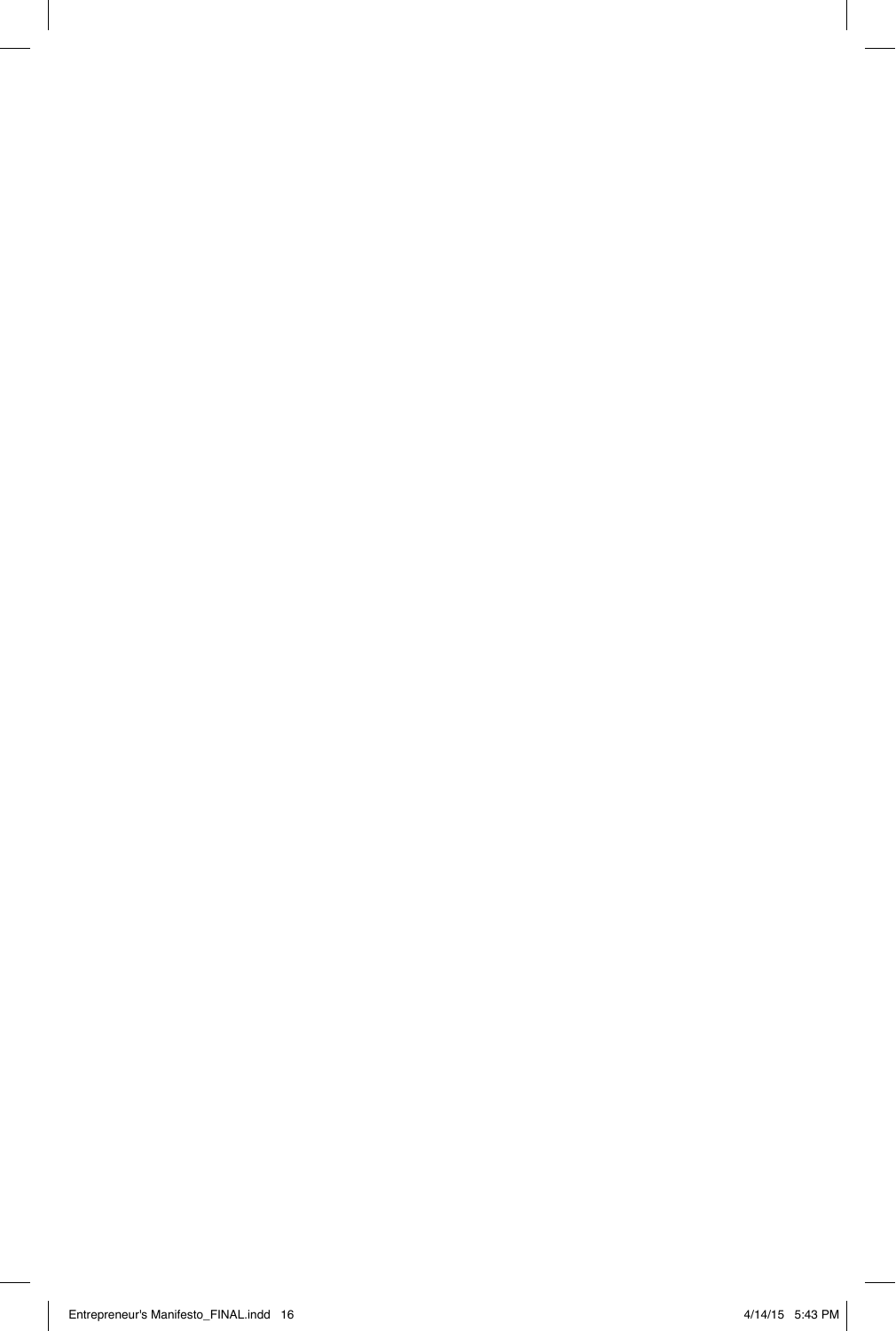AN ENTREPRENEUR'S MANIFESTO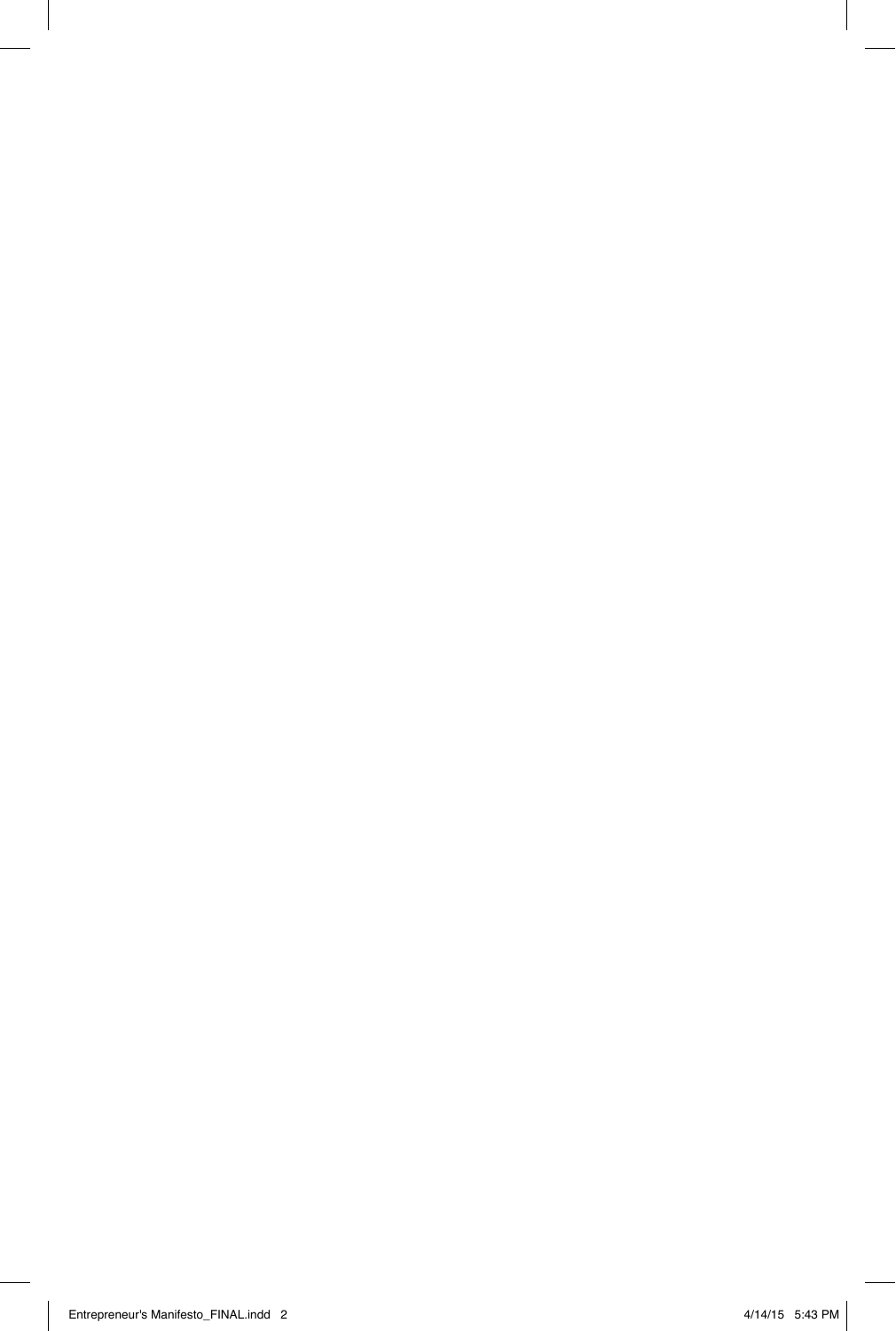#### **CHAPTER 1**

# **Entrepreneurship Can Be Taught—to Anyone**

:7:

It's a very ancient saying, But a true and honest thought, That if you become a teacher, By your pupils you'll be taught. —Richard Rodgers and Oscar Hammerstein, *The King and I*

According to Mapquest, it should take only twenty-six minutes to travel the eight miles from the Boys and Girls High School in Bedford-Stuyvesant, Brooklyn, to the Waldorf Astoria on Park Avenue in Manhattan.

It took me thirty-one years, one month, and seventeen days.

I felt awestruck as I entered the Waldorf's elegant ballroom on April 23, 2013. It was packed for a gala celebrating the Network for Teaching Entrepreneurship's (NFTE) silver anniversary and I was the guest of honor. The organization I had founded in 1987 to bring entrepreneurship education to at-risk youth had survived twenty-five bumpy yet exhilarating years. In that time NFTE had grown from a high school teacher's pipe dream into a nonprofit widely recognized as the leader of today's global movement in entrepreneurship education.

My first office was a wooden table at the West Fourth Street Saloon near New York University, where I went for the free popcorn (and to nurse my crush on actress Edie Falco, who was waiting tables).

Today NFTE occupies two floors at 120 Wall Street. We have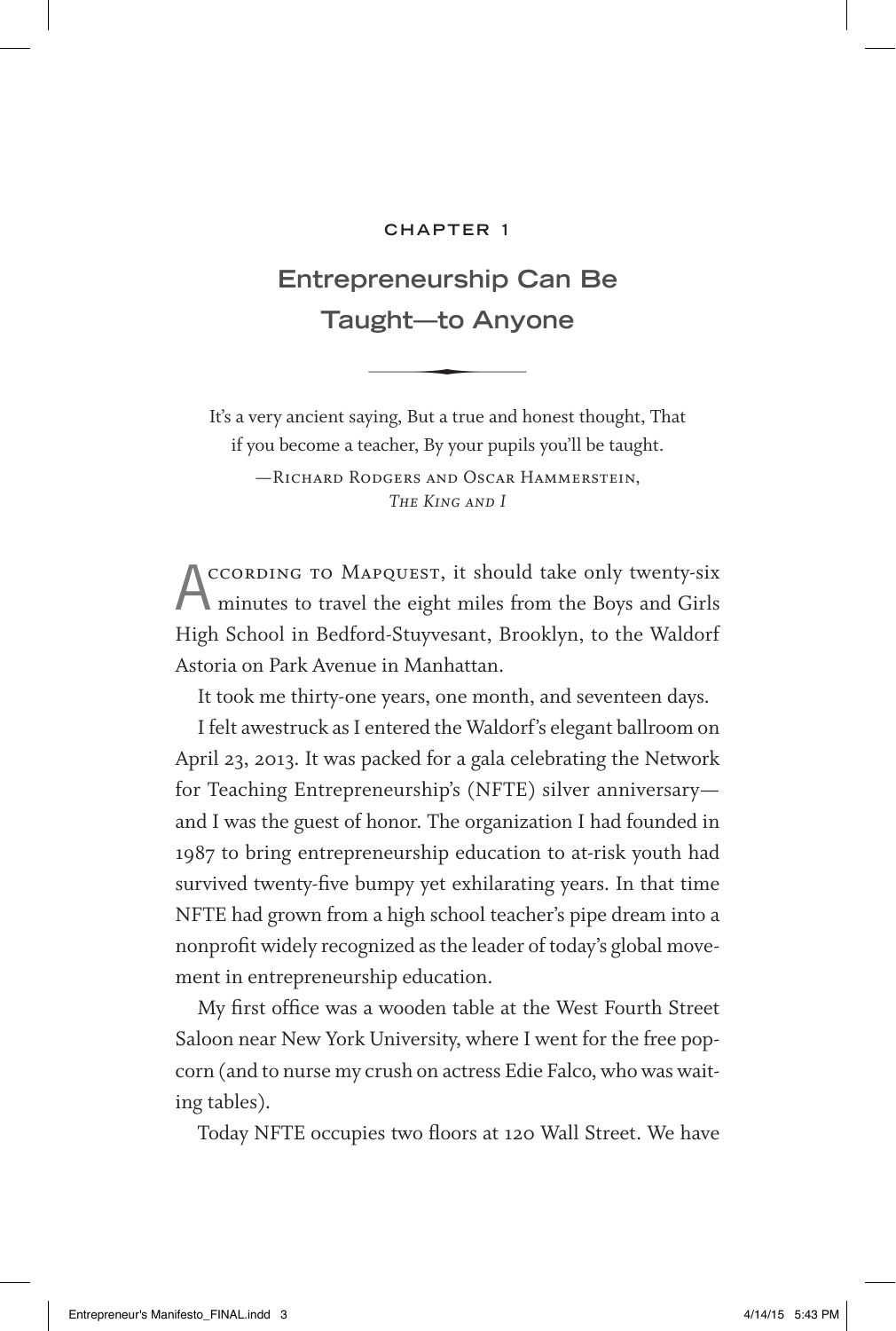certified fifteen hundred entrepreneurship teachers worldwide. Significant NFTE programs have been established in South Africa, Ireland, Israel, Belgium, China, the Netherlands, Germany, India, and the United Kingdom, and new programs are opening in Hebron and New Zealand. Over six hundred thousand students worldwide have graduated from our programs.

Given our humble beginnings, it was wonderful to see Goldman Sachs and MasterCard step up as the gala's primary sponsors, along with such with business all-stars as Southwest Airlines, Ernst & Young, E\*Trade, Microsoft, and Sean "Diddy" Combs.

The organization has even been the subject of a movie. The documentary *Ten9Eight: Shoot for the Moon* follows teenage finalists arriving in New York City for NFTE's national business plan competition. In his January 24, 2010, op-ed for the *New York Times*, Thomas Friedman wrote, "Obama should arrange for this movie to be shown in *every* classroom in America. It is the most inspirational, heartwarming film you will ever see."

At the 2013 gala, our Global Young Entrepreneurs of the Year winners presented their businesses: Tyler Hansen had opened a paintball arcade in his Central Valley, California, hometown; Lakeisha Henderson, from East Cleveland, Ohio, had been inspired by her pet-grooming business, Besties for Life, to major in business in college; Niall Foody, age sixteen, from Letterkenny, Ireland, who has Asperger's and dyspraxia had developed an ingenious line of luminous stickers to place around keyholes, light switches, and doorbells to make them easy to find in the dark; and Abdulaziz Al-Dakhel, age eighteen, from Jeddah, Saudi Arabia, had developed a string of products from camel's milk ("a new Viagra"), wool, and even urine.

These young winners were all from challenging backgrounds.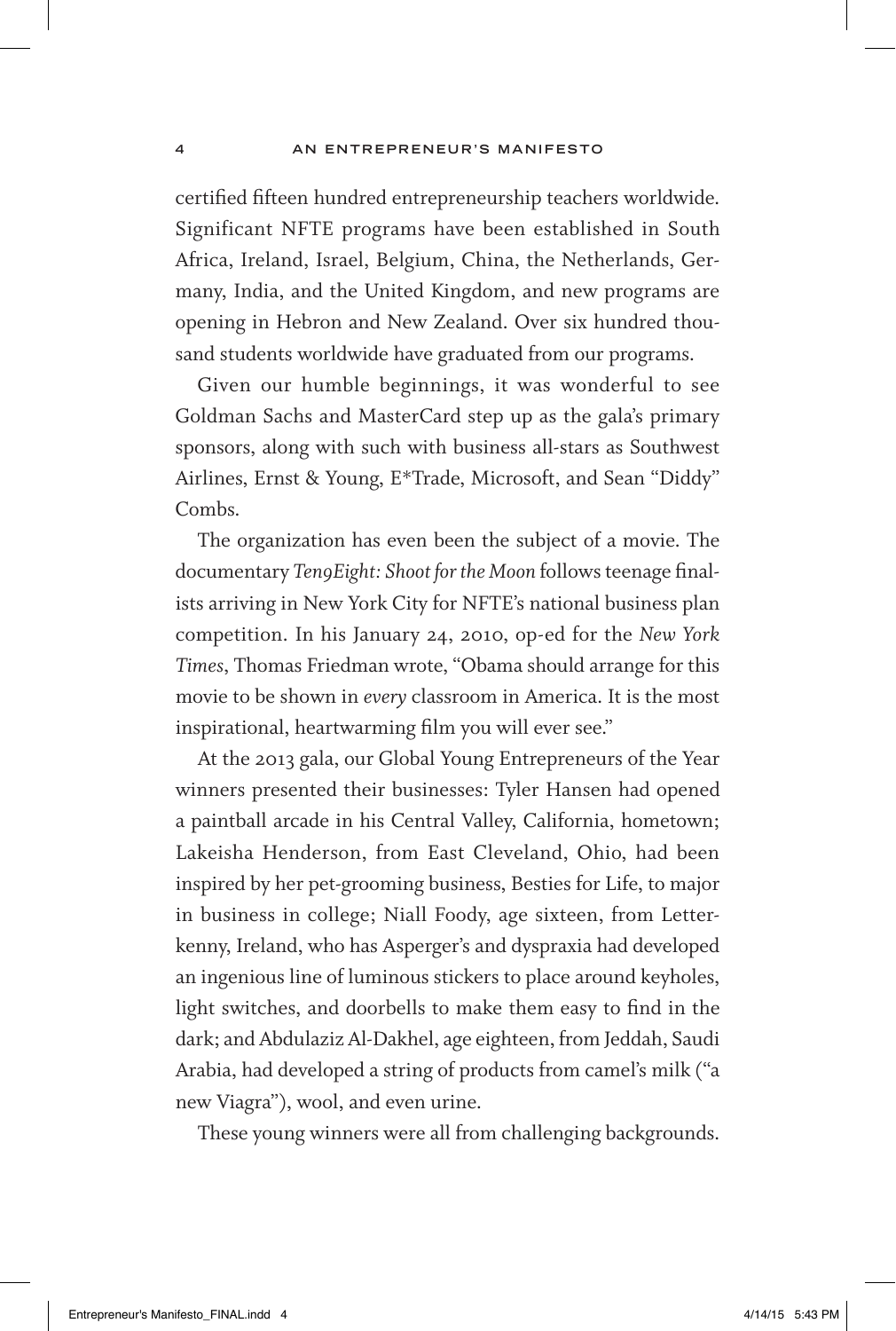They beautifully delivered their well-practiced pitches to the gala guests, making eye contact, shaking hands firmly, and making sure everyone who stopped by their displays left with business cards and brochures.

Later that evening, we heard from NFTE alumni like James "Jimmy Mac" McNeal, who took part in a NFTE BizCamp at Philadelphia's Wharton Business School as a high school senior in the summer of 1989. Jimmy's Bulldog Bikes became the first urban bike company in the bicycle motocross (BMX) market. Today his parent company, BDG Industries, is a major player on the BMX scene, with media, marketing, and event planning spinoffs. Jimmy remains active in NFTE as a teacher and mentor.

We also heard from Jasmine Lawrence, NFTE class of 2003. When she was eleven, Jasmine lost nearly all of her hair after using a chemical relaxer. She founded EDEN Body Works, a natural line of hair care products, and secured an order from Wal-Mart for over one hundred thousand dollars a year in sales—and her company is still growing.

## At-Risk Youth Have an Aptitude for Entrepreneurship

These amazing young people illustrate something I have seen happen many times. Teaching at-risk youth basic business principles changes their lives—whether they become lifelong entrepreneurs or become better employees and are able to enhance their careers because they understand how business works.

I believe the biggest breakthrough of the last fifty years in education is that entrepreneurship can be taught and that it helps students in critical ways—whether they go on to become entrepreneurs or not. Young people have wonderful, unique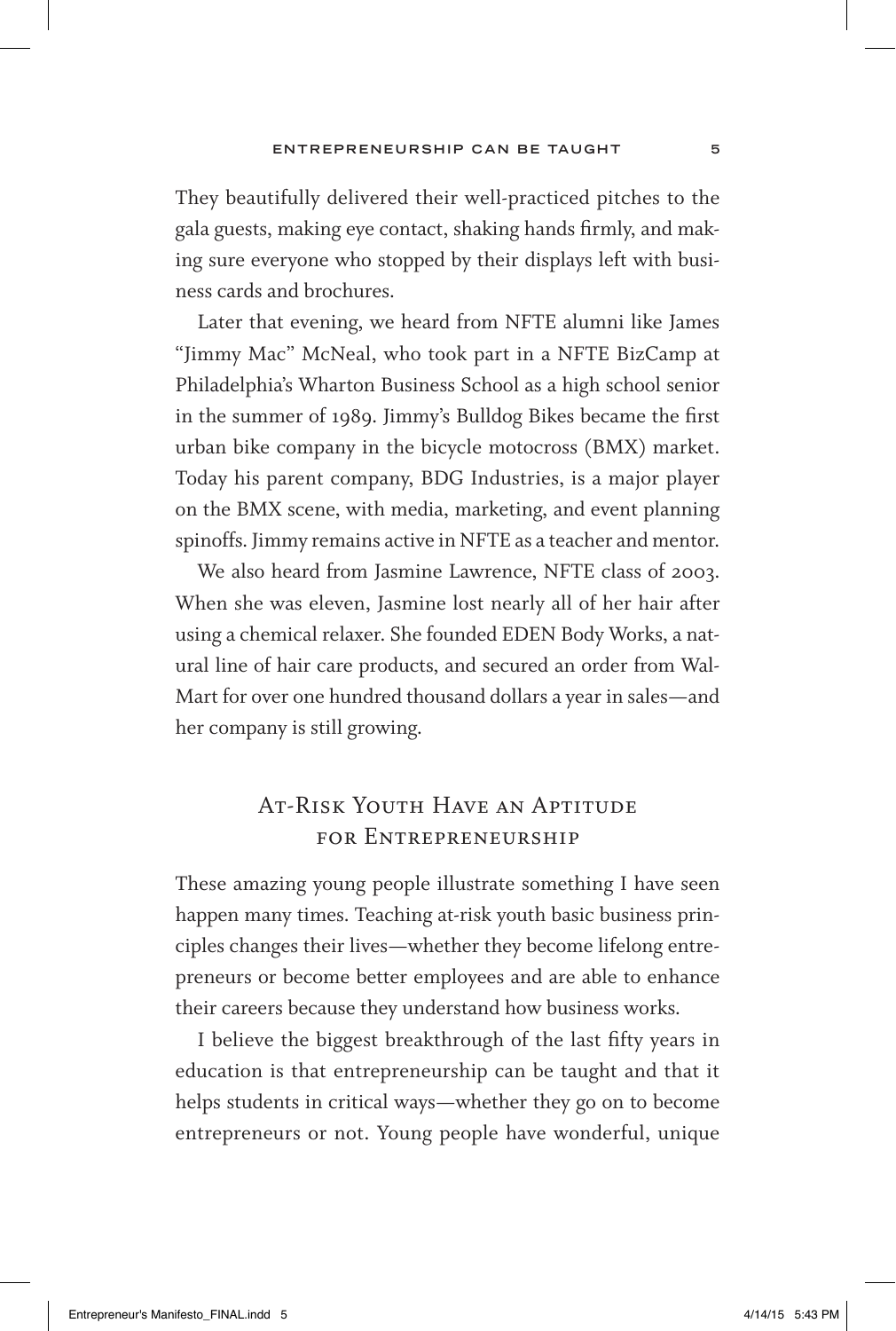advantages in business. As any parent of a teenager knows, they are more comfortable with risk than adults. This generation has also grown up online, watching young entrepreneurs like Mark Zuckerberg (Facebook) and Bobby Murphy and Evan Spiegel (Snapchat) turn fresh ideas into billions of dollars.

At-risk youth have additional advantages. They often display a natural aptitude for entrepreneurship because their challenging lives encourage them to develop assertiveness, independence, and salesmanship. They have a lot of experience handling risk and ambiguity. When these qualities are channeled into entrepreneurship, negative behaviors turn into positive ones. I've personally witnessed angry, disaffected, and disenfranchised children transform into creative, inspiring, empowered leaders once they've been taught how our economy works and how they can participate in it. Not only do at-risk youth exposed to entrepreneurship get excited about business, they become motivated

The entrepreneur has fascinated and frustrated theorists and researchers almost from the dawn of the study of economics. Ever since Irish-French banker and political theorist Richard Cantillon coined the term "entrepreneur" around 1730 (he also suggested "undertaker" as the English equivalent, an idea that mercifully did not catch on), economists and policymakers have been trying to pin down what makes a person an entrepreneur, how much entrepreneurs contribute to a society's growth and prosperity, and how to encourage this strange class of dreamers, risk takers, and, at times, troublemakers.